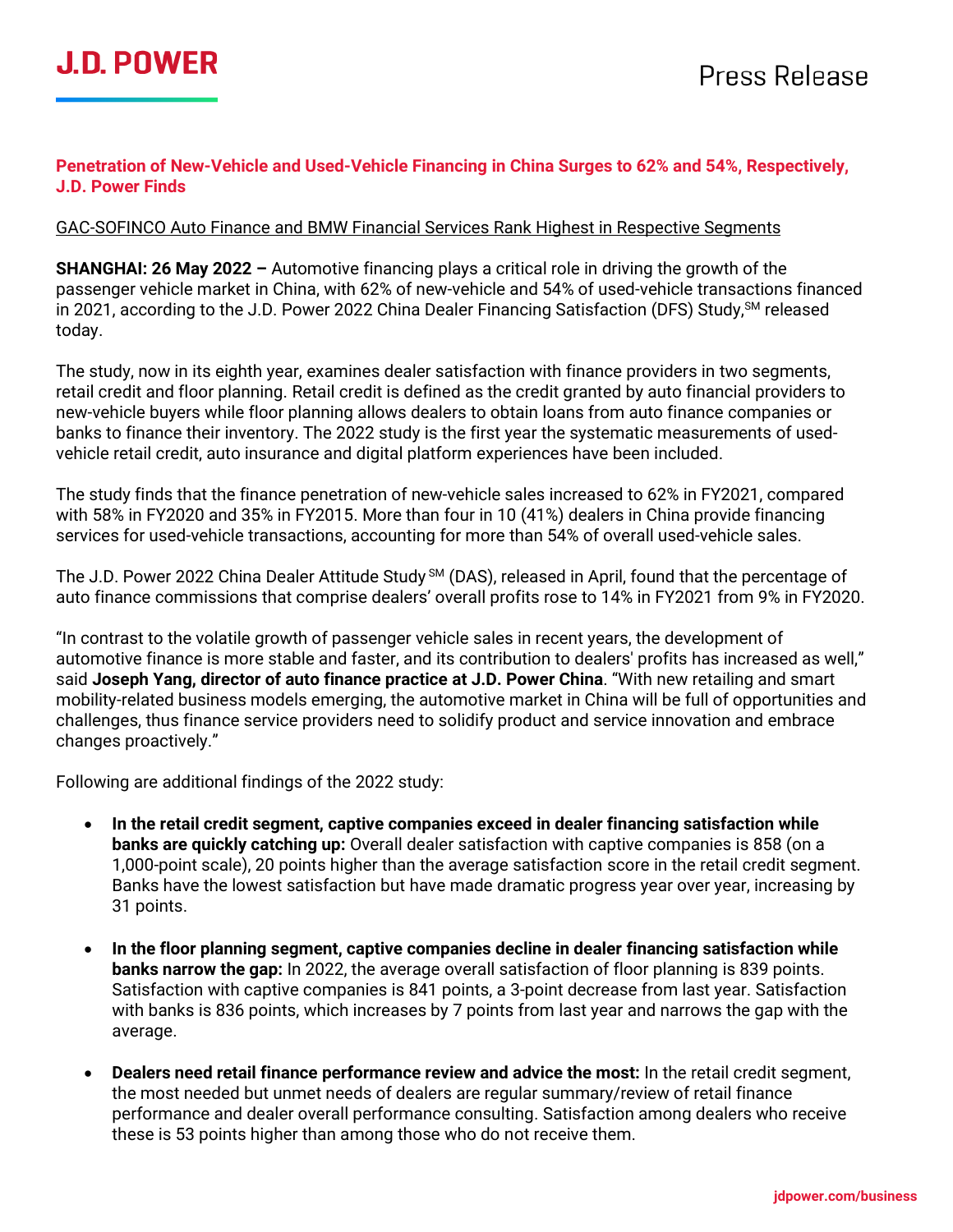#### **Study Rankings**

**GAC-SOFINCO Auto Finance** ranks highest in the retail credit segment with a score of 887, followed by **GENIUS Auto Finance** (878) and **Mercedes-Benz Financial Services** (871).

In the floor planning segment, **BMW Financial Services** (867) ranks highest, followed by GAC-SOFINCO Auto Finance (863) and **Dongfeng Nissan Auto Finance** (856).

The study is based on responses from 2,902 dealers, covering 45 vehicle brands and 95 finance providers across 85 cities in China. The study was fielded from December 2021 through March 2022 and examines dealer satisfaction with finance providers in two segments: retail credit and floor planning. In the retail credit segment, satisfaction is measured in finance provider offerings/products; application/approval process; and sales representative relationship. In the floor planning segment, satisfaction is measured in finance provider credit line; floor plan portfolio management; floor plan support; and salesperson representative relationship.

**J.D. Power** is a global leader in consumer insights, advisory services and data and analytics. Those capabilities enable J.D. Power to help its clients drive customer satisfaction, growth and profitability. Established in 1968, J.D. Power has offices serving North America, Asia Pacific and Europe. For more information, please visit [china.jdpower.com](https://china.jdpower.com/zh-hans) or stay connected with us on [J.D. Power WeChat](https://china.jdpower.com/resource/social-media-china) and [Weibo.](https://www.weibo.com/jdpowerchina)

#### **Media Relations Contacts**

Phyllis Zuo; J.D. Power; China; +86 21 8026 5719; [phyllis.zuo@jdpa.com](mailto:phyllis.zuo@jdpa.com) Geno Effler; J.D. Power; USA; 001-714-621-6224; [media.relations@jdpa.com](mailto:media.relations@jdpa.com)

**About J.D. Power and Advertising/Promotional Rules** [www.jdpower.com/business/about-us/press](http://www.jdpower.com/business/about-us/press-release-info)[release-info](http://www.jdpower.com/business/about-us/press-release-info)

> # # # NOTE: Two charts follow.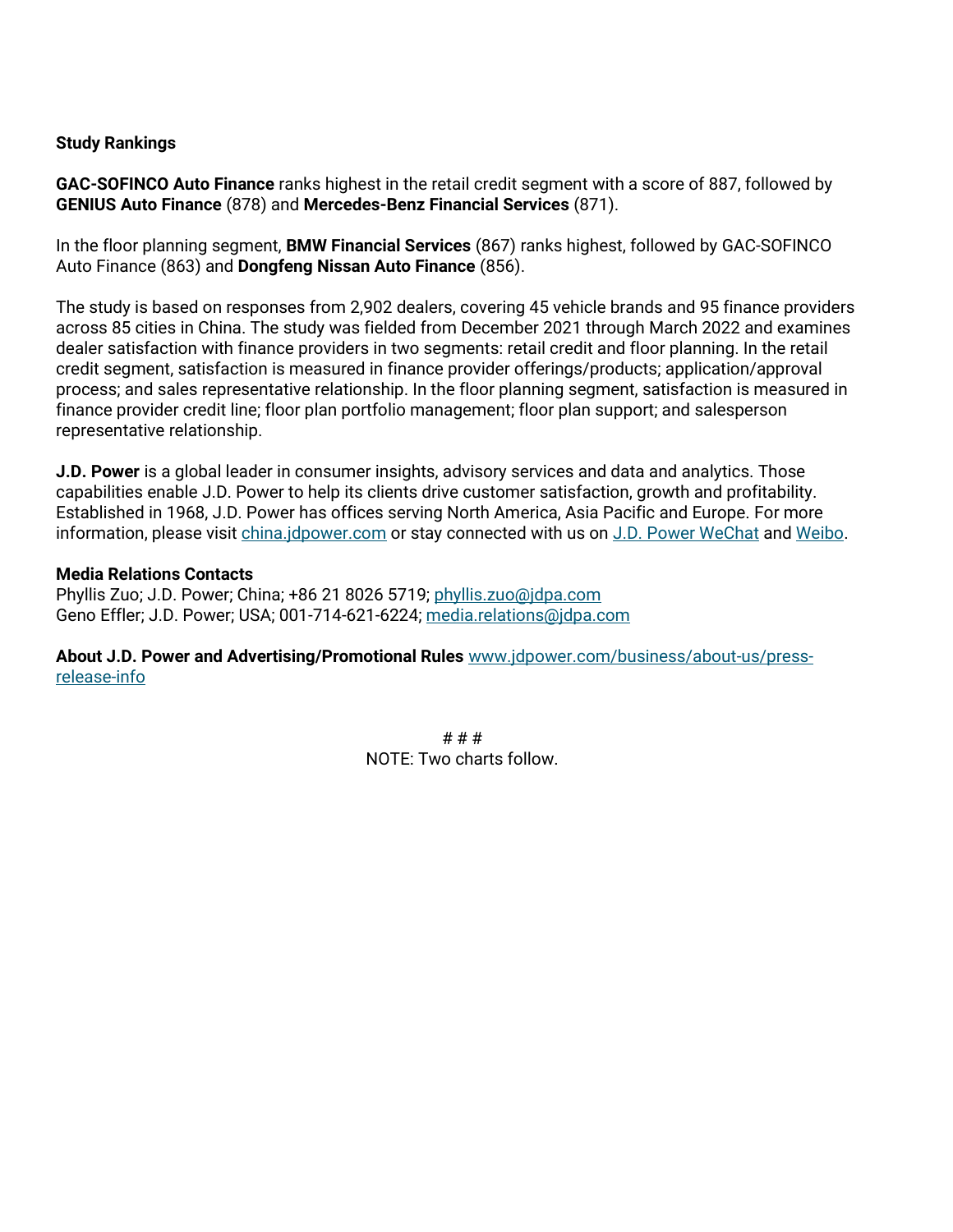# J.D. Power 2022 China Dealer Financing Satisfaction (DFS) Study<sup>SM</sup>

# **Dealer Financing Satisfaction Ranking Retail Credit**

Segment Average and Above

(on a 1,000-point scale)



Notes: In alphabetical order if there are tie scores.

Source: J.D. Power 2022 China Dealer Financing Satisfaction (DFS) Study<sup>SM</sup>

Charts and graphs extracted from this press release for use by the media must be accompanied by a statement identifying J.D. Power as the publisher and the study from which it originated as the source. Rankings are based on numerical scores, and not necessarily on statistical significance. No advertising or other promotional use can be made of the information in this release or J.D. Power survey results without the express prior written consent of J.D. Power.